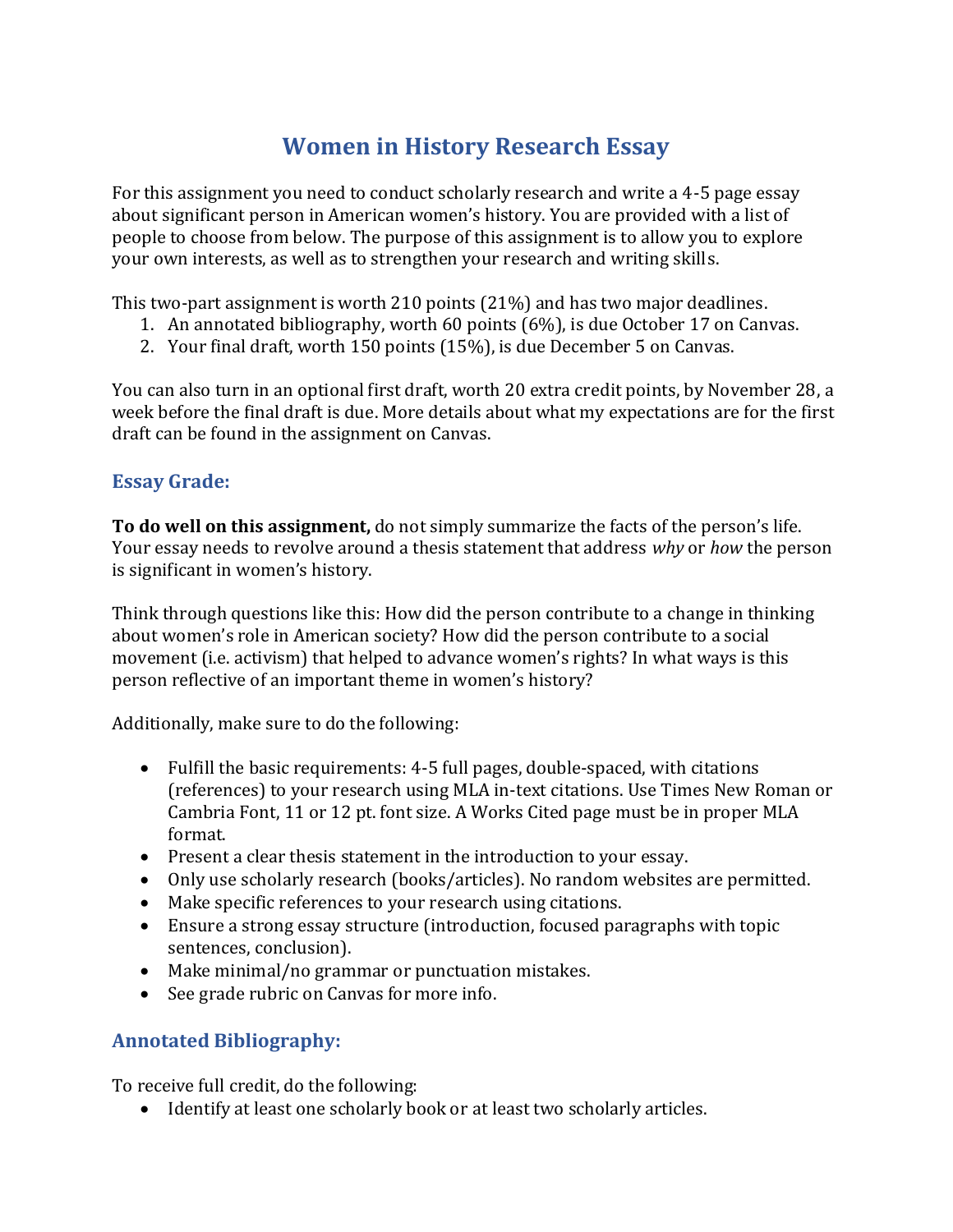- List sources in alphabetical order by the author's last name.
- Include all proper citation information (using MLA citations; Chicago-Style is okay too).
- Provide a brief summary of what the book/article is about, and then provide an evaluation of the text (how is it helpful for your research?). This should be at minimum 100 words, not including the citation. You do not need to have read the entire book or article to complete this assignment, but you do need to have at least read the introduction, an abstract, and/or a book review to do this well enough to meet the requirements of this assignment.

## **List of People in Women's History**

*This list is, by and large, in chronological order. Included are keywords associated with each person to help you decide who you want to consider. This list is incomplete! If there's somebody you'd like to research not found on this list, please just email the professor to confirm that it's ok.* 

- Pocahontas (Native American, early American history, British colonies)
- Malintzin (Native American, early American history, Spanish colonialism)
- Mary Rowlandson (White woman captured by Native Americans, British colonies)
- Ann Bradstreet (early female poet, British colonies)
- Anne Hutchinson (White woman, religious leader and reformer, British colonies)
- Charity and Sylvia (Lesbians in early America)
- Tituba (only Black/indigenous woman accused of witchcraft at Salem)
- Rebecca Nurse (one of the many women accused of witchcraft at Salem)
- Mary Dyer (Quaker in British colonies hanged for violating Puritan policies)
- Sacagawea (Native American woman, early U.S. history post-Revolution)
- Abigail Adams (women's rights advocate, wife of President John Adams)
- Phyllis Wheatley (first African American author of a book of poetry)
- Sally Hemmings (enslaved woman owned by President Thomas Jefferson who had several of his children).
- Sarah and Angelina Grimke (white women, abolitionists, advocates of women's rights)
- Harriet Tubman (formerly enslaved woman, abolitionist, leader of Underground Railroad)
- Margaret Fuller (White woman, author, transcendentalist, advocate of women's rights)
- Sojourner Truth (formerly enslaved woman, abolitionist and women's rights activist)
- Dorothea Dix (reform leader, advocate for indigent mentally ill)
- Lucretia Mott (White woman, abolitionists, women's rights activist, 19<sup>th</sup> century).
- Lucy Stone (White woman, abolitionists, women's rights activist, first woman in US to earn a college degree in 1847).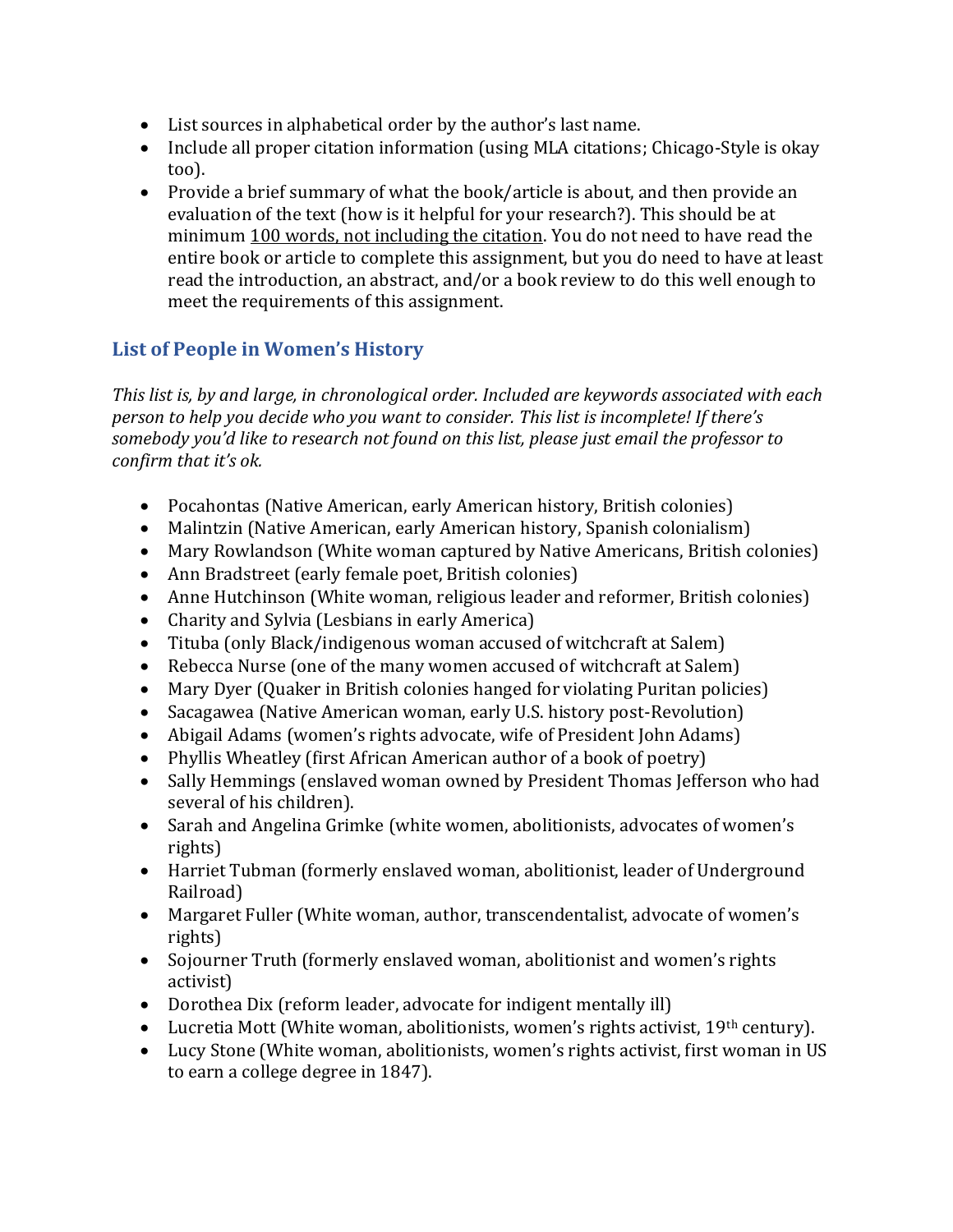- Ida B. Wells (Black journalist, author, activist for Black civil rights, anti-lynching activist)
- Catherine Beecher (White woman, women's rights activist, especially in education)
- Louisa May Alcott (White woman, writer, poet, best known for her novel *Little Women*)
- Margaret Sanger (birth control activist, eugenics supporter)
- Ida M. Tarbell (White, writer, investigative 'muckraking' journalist)
- Susan B. Anthony (White, activist for women's rights, particularly the right to vote, never married so she could dedicate herself to activism)
- Elizabeth Cady Stanton (White, activist for women's rights, particularly the right to vote)
- Jane Addams (White woman, settlement house founder, reformer)
- Alice Paul (White woman, activist for women's rights, especially right to vote)
- Emma Goldman (Jewish immigrant, anarchist, feminist)
- Rose Schneiderman (Jewish immigrant, socialist, feminist, labor union leader)
- Helen Keller (White, blind, deaf, socialist, reformer)
- Maggie Lena Walker (African American businesswoman and teacher)
- Elizabeth Gurley Flynn (White, labor leader, socialist)
- Jeannette Rankin (first White woman to be elected to Congress in 1916)
- Susan La Flesche (Native American, history of medicine)
- Zitkala-Sa (Native American, author, singer, activist)
- Anna May Wong (Asian American, Hollywood)
- Emma Tenayuca (Latina, labor movement, radicalism)
- Luisa Moreno (Latina, labor movement, radicalism)
- Josefina Fierra de Bright (Latina, civil rights activist)
- Pauli Murray (Black, biracial, feminist, civil rights activist, LGBTQ)
- Mary McLeod Bethune (Black, activism)
- Eleanor Roosevelt (White, former first lady, reformer)
- Amelia Earhart (White, airplanes)
- Betty Friedan (White, author, feminist, activist)
- Billie Holiday (Black, singer)
- Althea Gibson (Black, history of sports)
- Del Martin (White, lesbian, feminist, activist, Daughters of Bilitis)
- Phyllis Lyon (White, lesbian, feminist, activist, Daughters of Bilitis)
- Claudia Jones (Black, Caribbean, radical, activist, scholar)
- Lorraine Hansberry (Black, queer, radical, writer, activist)
- Christine Jorgensen (White trans woman, received a lot of media attention)
- Rosa Parks (Civil Rights Movement)
- Ella Baker (Civil Rights Movement)
- Fannie Lou Hamer (Civil Rights Movement)
- Daisy Bates (Civil Rights Movement)
- Ruby Bridges (Civil Rights Movement)
- Rosetta Tharpe (Black singer, songwriter, helped to give birth to rock and roll)
- Rachel Carson (environmentalist)